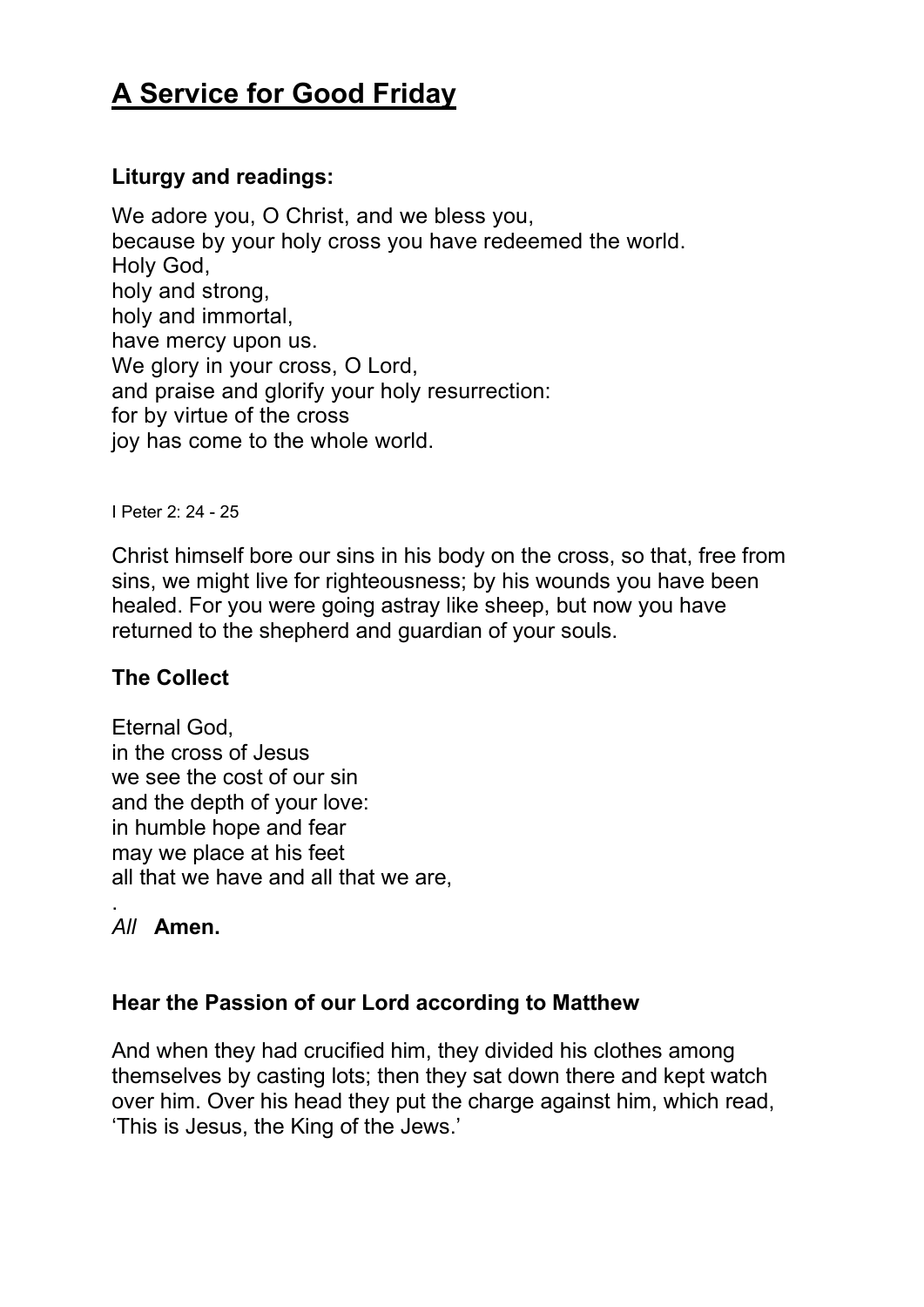Then two bandits were crucified with him, one on his right and one on his left. Those who passed by derided him, shaking their heads and saying, 'You who would destroy the temple and build it in three days, save yourself! If you are the Son of God, come down from the cross.' In the same way the chief priests also, along with the scribes and elders, were mocking him, saying, 'He saved others; he cannot save himself. He is the King of Israel; let him come down from the cross now, and we will believe in him. He trusts in God; let God deliver him now, if he wants to; for he said, "I am God's Son." ' The bandits who were crucified with him also taunted him in the same way.

From noon on, darkness came over the whole land until three in the afternoon. And about three o'clock Jesus cried with a loud voice, 'Eli, Eli, lema sabachthani?' that is, 'My God, my God, why have you forsaken me?' When some of the bystanders heard it, they said, 'This man is calling for Elijah.' At once one of them ran and got a sponge, filled it with sour wine, put it on a stick, and gave it to him to drink. But the others said, 'Wait, let us see whether Elijah will come to save him.' Then Jesus cried again with a loud voice and breathed his last. At that moment the curtain of the temple was torn in two, from top to bottom. The earth shook, and the rocks were split. The tombs also were opened, and many bodies of the saints who had fallen asleep were raised.

## **Sermon**

Sacrifice is as old as humanity. Offering a sacrifice to the gods in return for favours: sacrificing a lamb in the Temple to the God of Israel for forgiveness after mistakes and failures is part of the human story.

Today we are all having to learn about sacrifice. The sacrifice of our freedom. The freedom to travel, the freedom visit family, meet friends, attend the theatre, cinema, sport events, museums, go shopping, go to the pub, go out for a meal, worship in public, show our respect to the dead. Many are making even greater sacrifices: losing their jobs, their businesses, their livelihoods. Others are working tirelessly to provide food, medicines, equipment and basic services. There are those too who are making the greatest sacrifice: the sacrifice of their health and lives in hospitals, medical centres and care homes.

The message is make a sacrifice for the common good: **Stay at home: protect the NHS: save lives**.

Britain's wartime leader, Winston Churchill told the people "I have nothing to offer you but blood, toil, sweat and tears". People had to make